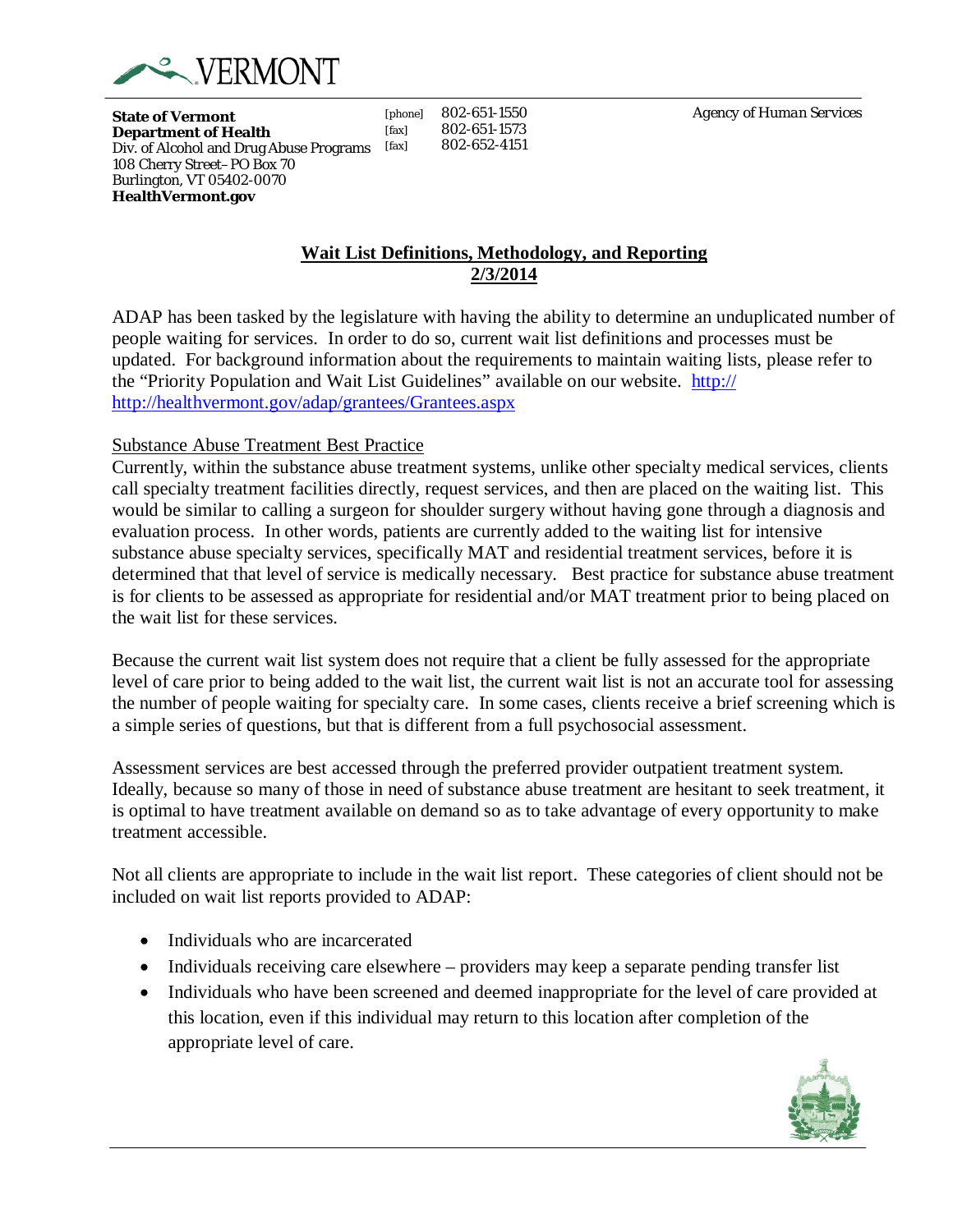

(Clients that should not be included on the wait list report continued)

- Individuals who have received an assessment and are scheduled to begin treatment within 10 days of the assessment.
- Any individual who is not reachable within a 30 day period. This includes unknown change of address, no phone number, no forwarding information, disconnected phone, individuals who do not return calls.

# **Definitions**

 $\overline{a}$ 

**Client**: a person who is seeing treatment at a specialty substance abuse treatment facility **# Requests for Service:** number of unique individuals for whom services have been requested by or on behalf a client. Clients have not been fully assessed or screened as appropriate for the care requested. **Total Clients Assessed or Fully Screened in the Month**: Total number of unique individuals assessed or fully screened for MAT during the month. This includes both clients that have been waiting and clients who received services immediately. Halfway clients do not require assessment or full screenings. **Total Clients Admitted in the Month**: Total number of unique individuals admitted for treatment services during the month which includes both clients that have been waiting for services and clients who received services immediately.

**# Waiting for Assessment/# Waiting for Full MAT Screening:** Number of unique individuals waiting to be assessed (OP/IOP) or waiting for a full screening (MAT/Res). This is not applicable for halfway level of care.

**Average Wait Time for Assessment/Wait Time for MAT Screening**: The average number of days Client Waiting for Assessment/Waiting for Full MAT/Res Screening wait for services. For halfway level of care this is not applicable.

**Calculation:** Calculate Based on Data for New Clients Receiving Assessment/Full Screen in the Month = Total # Days Waiting for Clients Assessed or Full MAT/Res Screen in the Month/Total # Clients Assessed or Fully Screened in the Month

**# Waiting for Treatment:** Number of unique individuals waiting for treatment services after assessment/full MAT/Res screening or referral from other level of care. For halfway level of care it's the number waiting for admission.

**Average Wait Time for Treatment**: The average number of days Between Assessment/full MAT/Res screen or Referral from other level of care and the treatment service. For halfway level of care it's the average days waiting between request for service and admission.

**Calculation:** Calculate Based on Data for Clients Receiving their first treatment service in the Month **=** Total Days Waiting for first treatment service/Total Clients Admitted in the Month

**Wait Listed Client**: A client who has received an assessment (at any substance abuse treatment facility) in the previous 6 months) and for whom an appropriate level of care has been determined but that level of care is not available upon request for treatment/completion of the assessment. For halfway services it is a client waiting for admission. The client is then considered to a wait listed client.

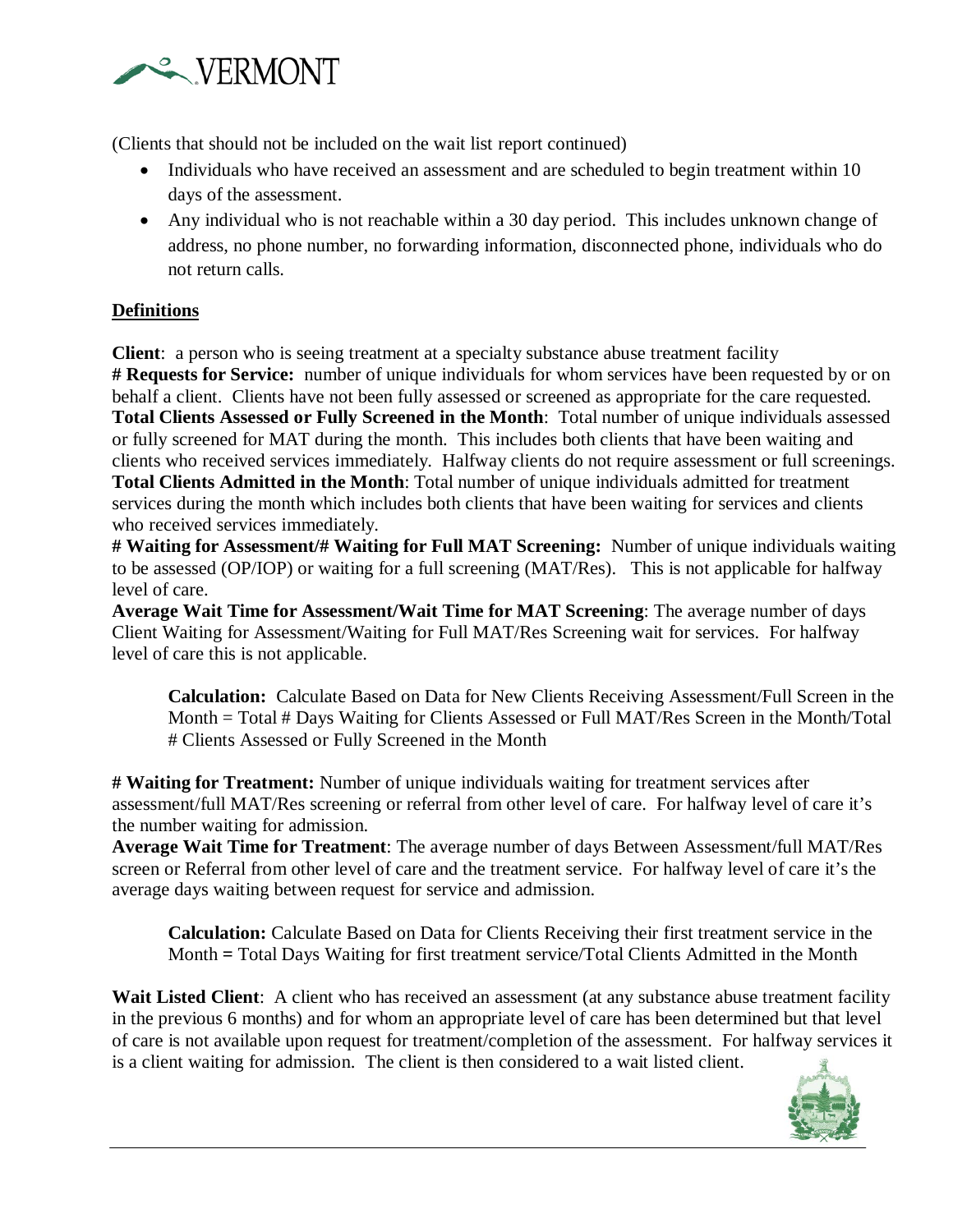

This excludes:

- 1. Clients with a scheduled and confirmed treatment appointment, even if the appointment is in the future.
- 2. Clients who are waiting for care due to the client's availability. If a client is waiting for services because the client has conflicts which preclude attending treatment when it is available, including incarceration, this client is not waiting for services.

**First Offered Appointment:** The date of the first available assessment (screening for MAT/Res) appointment offered to the client. This represents the soonest any services are available to a client requesting services. It is an optional reporting data element.

**Average Time between Request for Service and First Offered Appointment**: The average number of days between the date service was requested and the earliest date Assessment/full MAT/Res screen was offered to the client. This is an optional reporting data element.

**Calculation:** Calculate Based on Data for New Clients Requesting Services in the Month = Total # Days Between the Date Client first requested Service and the Earliest Date Client Was Offered Services for Assessed or Full MAT/Res Screen in the Month/Total # Clients Requesting Services in the Month

# **Methodology**



### **Wait List Process Flow Diagram**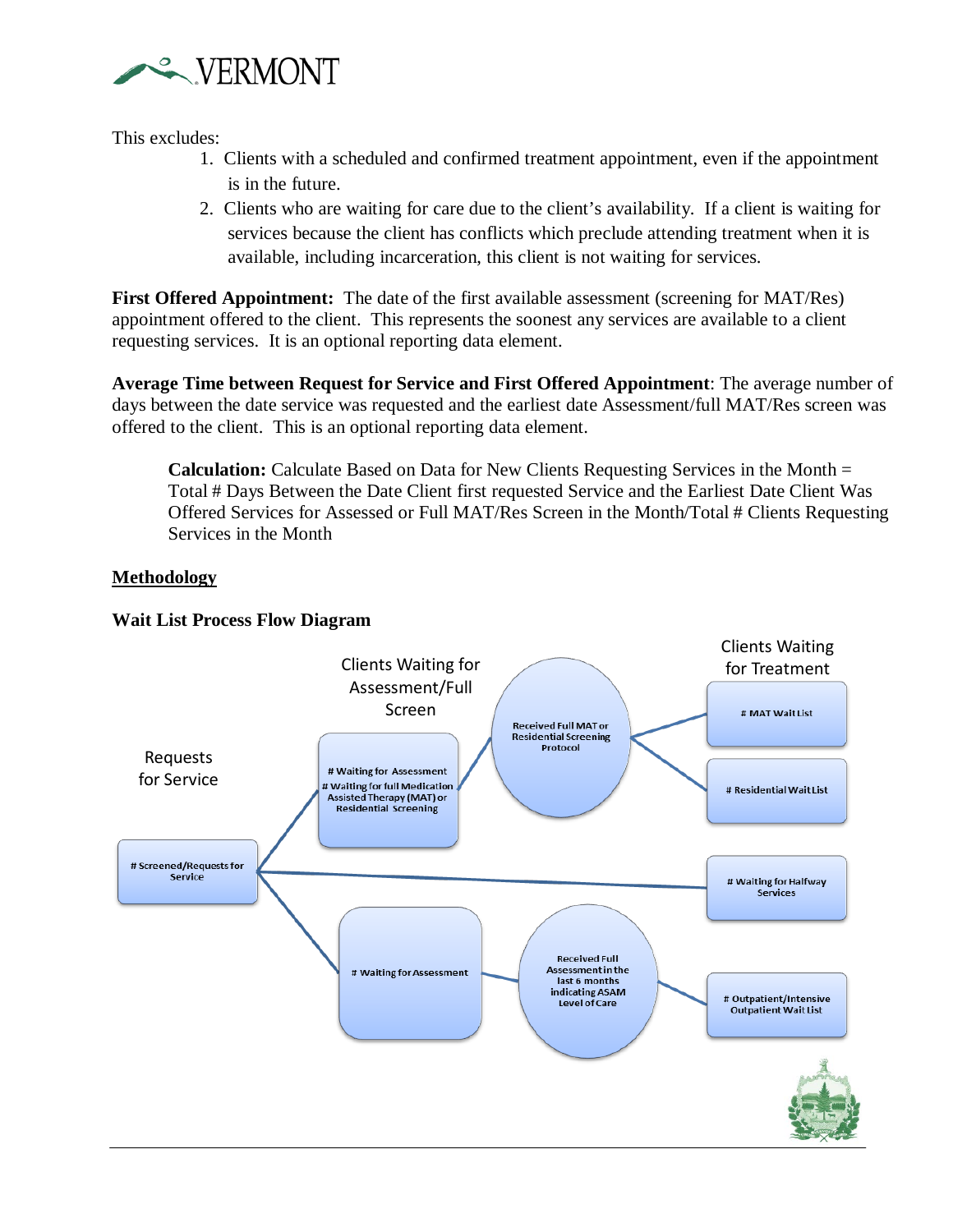

1. When a client, or representative on behalf of a client, calls and requests services, the client may be placed on the "Request for Services" list. Clients may receive a brief screening at point of contact.

Provider must maintain the following information about clients on "Requests for Services" list in order to track, contact, prioritize, and summarize clients but this may be done in any format that works for the provider.

- Contact Date
- Client Name
- Client Contact information (phone, address, etc)
- Pregnant Woman (yes or no)
- Needle User (yes or no)
- Interim Services being provided (yes or no)
- First offered appointment (optional)
- 2. Clients may then be considered to be waiting for an assessment (OP/IOP) or waiting for a full screening (MAT/Residential).

#### **Assessment Requirements**

 $\overline{a}$ 

Please note that specific Assessment Requirements, including the tools to be used, are included in the "ADAP Guidance Document" which accompanies the Treatment Standards. A client transferring from another level of care is considered "assessed" provided the assessment has occurred within 6 months and the receiving provider has a copy of the assessment from the referring provider. The provider completing the assessment must provide the full psychosocial assessment to the facility to which it referred the client for treatment within 5 business days of the completion of the assessment.

#### **Full Screening Protocol for MAT/Residential**

Please note that the MAT full screening requirements, including the tools to be used, are included in the "ADAP Guidance Document" which accompanies the Treatment Standards. Residential treatment providers must have an ADAP-approved screening protocol in place.

- 3. After clients have requested services (halfway), been assessed (outpatient/intensive outpatient), or fully screened (Medication Assisted Therapy/Residential) they are considered to be waiting for treatment. Name and other demographic information must be reported to ADAP for those clients waiting for service.
- 4. Providers must make contact with clients on the waiting list monthly. If a client has not been reachable within 30 days, the client must be removed from the list.